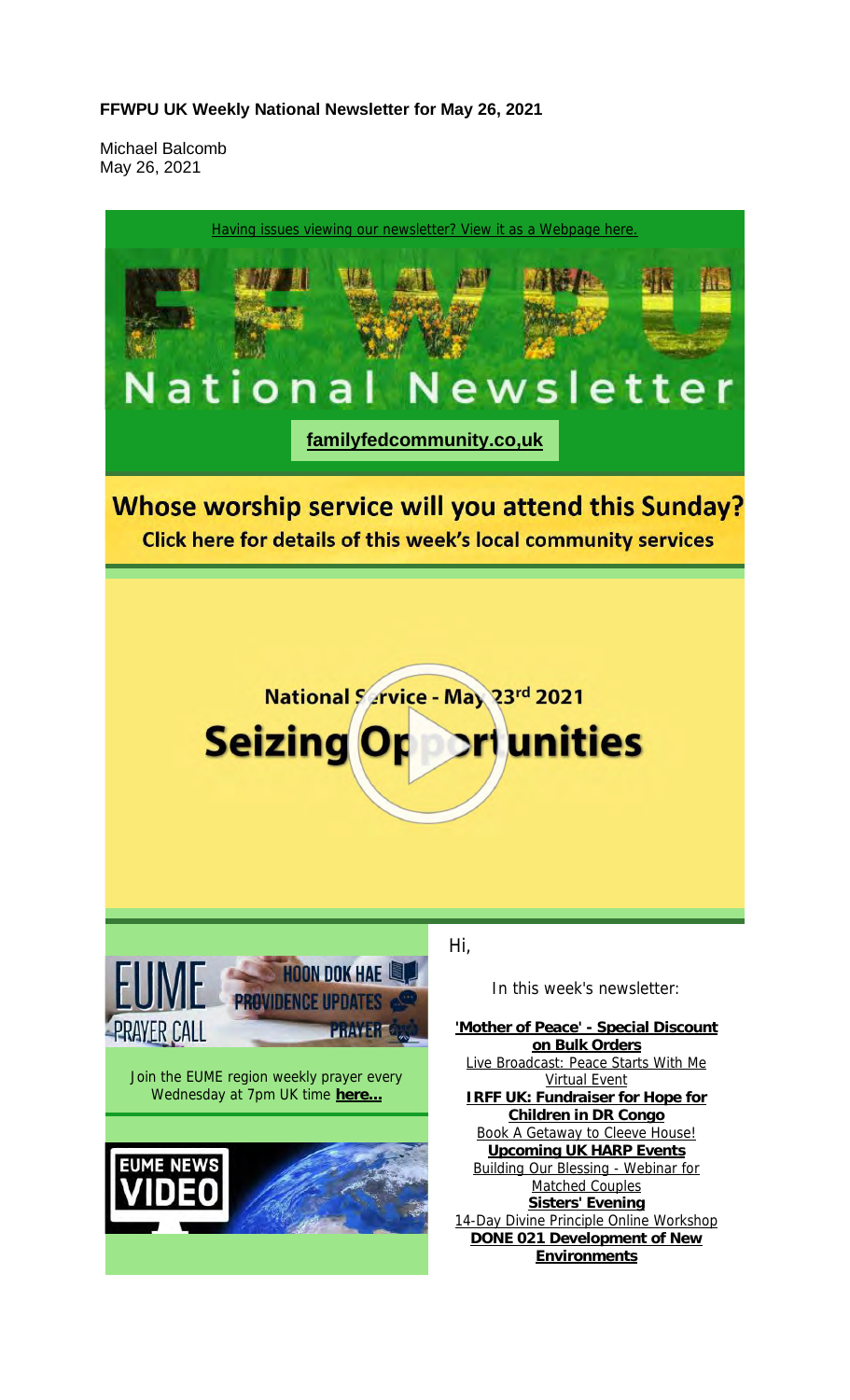Find out what's been happening across our EUME region **here...**

**iPeaceTV News** Catch up on the international news from iPeaceTV in Korea **here...**

**"Mother of Peace: A Memoir"** Discover the untold story of Hak Ja Han Moon, the North Korean village girl who is now known to millions as the Mother of Peace here.



Read the Introduction to 'Loving, Living Words' **Register Your Details Now and Prevent Acute FOMO** Featured Book: 'As A Peace-Loving Global Citizen' **WFWP: Leadership of the Heart Seminar**

# **'Mother of Peace' - Special Discount on Bulk Orders**

Until the end of June, copies of 'Mother of Peace' can be purchased in bulk orders of 21 books for £115, 40 books for £180 or 120 books for £500.

This works out at around £5 per book, and the prices include delivery costs!

**View More**

#### **Live Broadcast: Peace Starts With Me Virtual Event**

Tune in to a virtual celebration of the Marriage Blessing on Saturday 5th June!

The event will feature some fantastic musical performances, as well as inspirational messages from True Mother and Bishop Noel Jones. Please **register online** to receive the livestream link.

**View More**



Let the Blessing revive your life, revive your family, and revive the world.

**WELLING PROPERTY**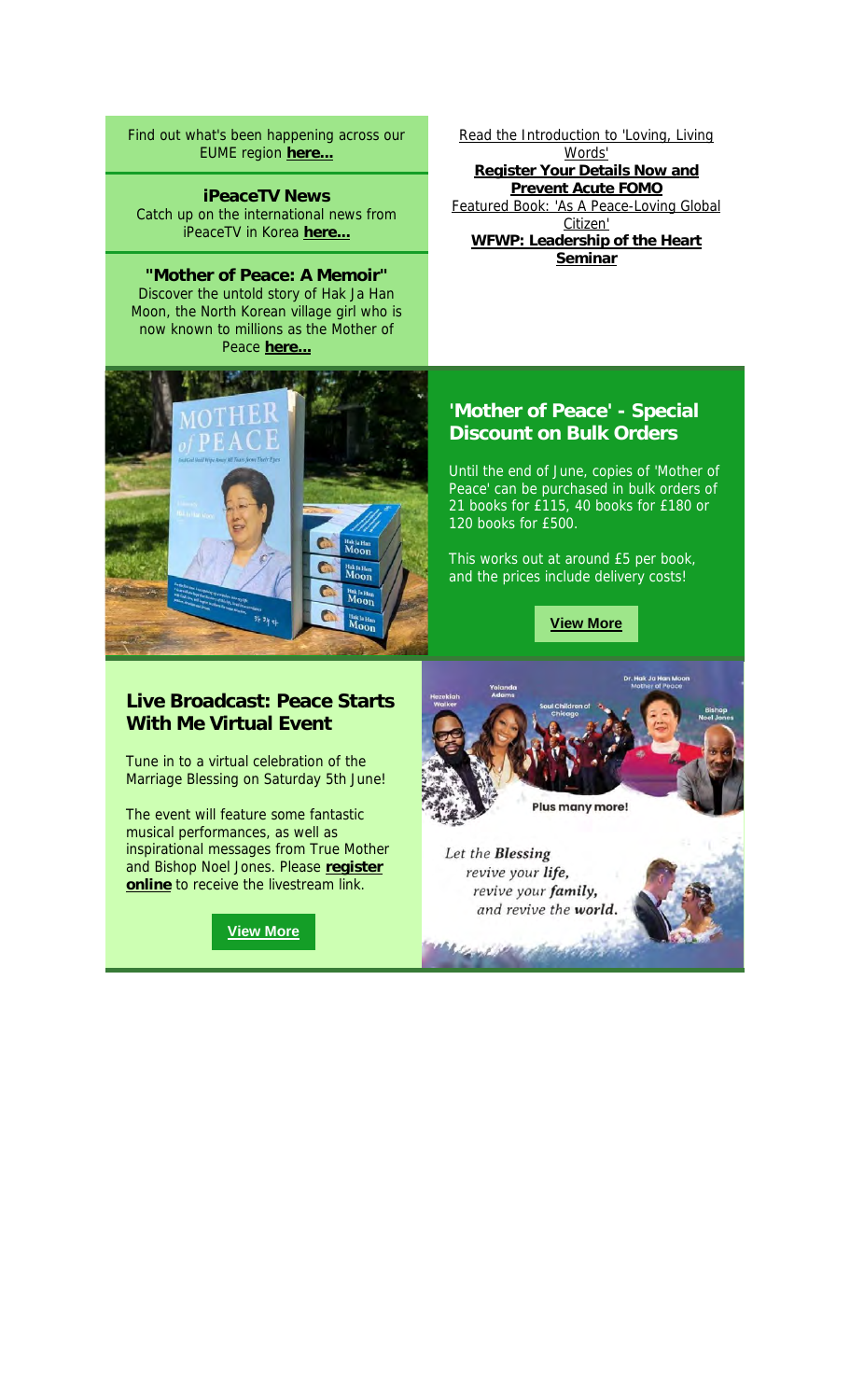

## **IRFF UK: Fundraiser for Hope for Children in DR Congo**

The eruption of Mount Nyiragongo in the Democratic Republic of Congo on Saturday tragically destroyed the Hope for Children shelter in Goma. The shelter was set up by a blessed couple in the Congo and has been supported by IRFF UK since 2018.

Any financial support that you can offer would be greatly appreciated!

**View More**

#### **Book A Getaway to Cleeve House!**

We find out the latest on Cleeve House by having a Q&A with Roswitha C. who shares that the property is open for visitors and those looking for a countryside getaway.



**View More**

**HARP** UK Loading...

## **Upcoming UK HARP Events**

The dates for the **online HARP services**, brothers' evenings and sisters' evenings in June and July have just been announced!

There will also be a "Sandwich Sessions" event on Friday 11th June and the UK HARP summer workshop will take place from 20th-27th August.

**View More**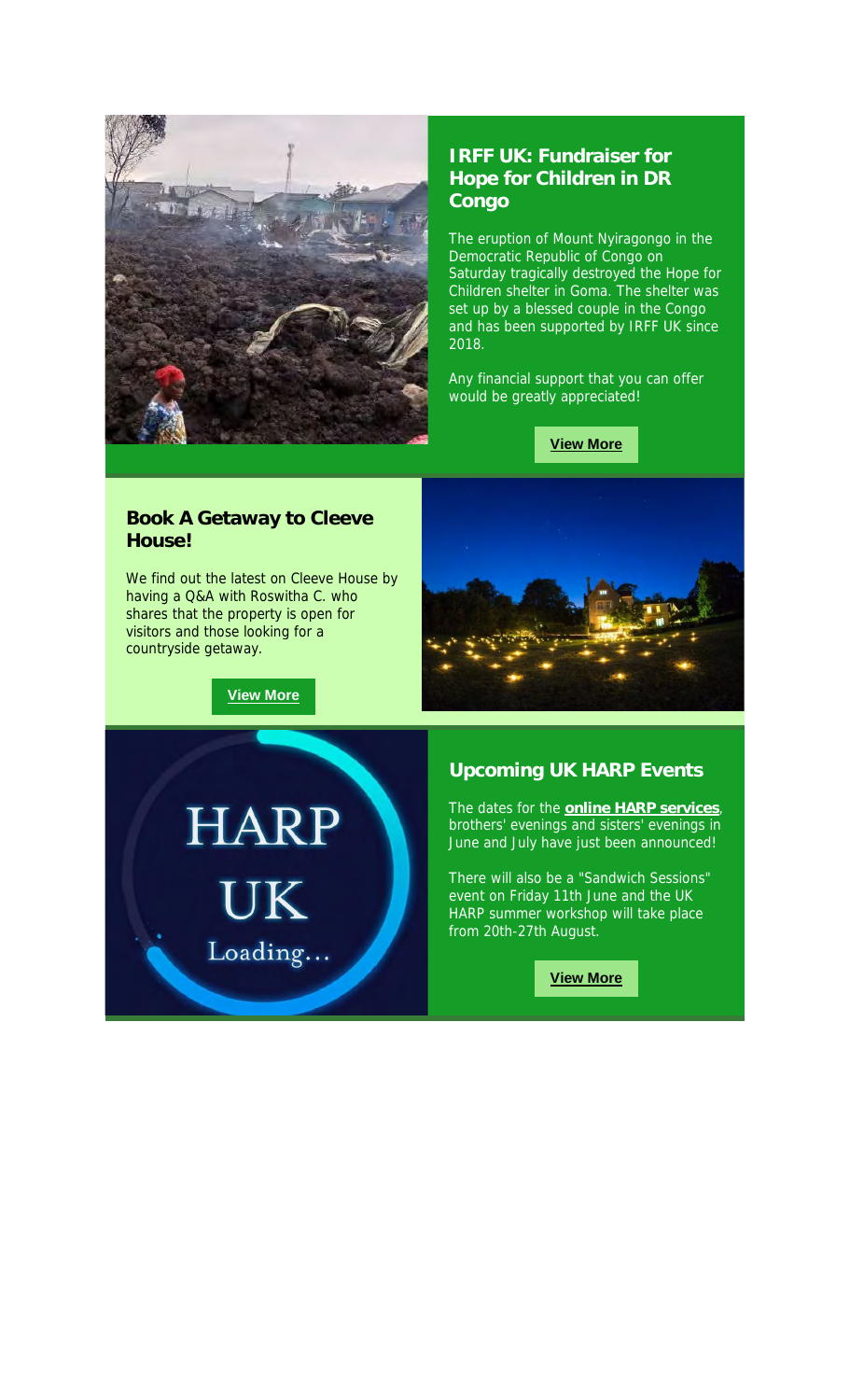# **Building Our Blessing - Webinar for Matched Couples**

**BFD EUME** will be hosting another "Building Our Blessing" online event for matched couples on Tuesday 8th June.

Please note that the deadline for registration is 6th June.

You're invited to:

 $\blacksquare$ 

#### **View More**

 $\heartsuit$ 

For ages 18+ | TUESDAYS 8:30pm

**Zoom meeting ID:** 991 8205 7840<br>**Passcode:** 990666

dv's Evening



# **Sisters' Evening**

All sisters aged 18+ are welcome to join the sisters evening every Tuesday night at 8:30pm.

We read a short section of HDH together and discuss and see where the conversation takes us!

**View More**



#### **14-Day Divine Principle Online Workshop**

Register now for the 14-day Divine Principle workshop in July!

Every day, you will have the opportunity to hear lectures from various speakers from all over the European region. There will be an opportunity for you to ask questions and discuss the topics in small groups.

**View More**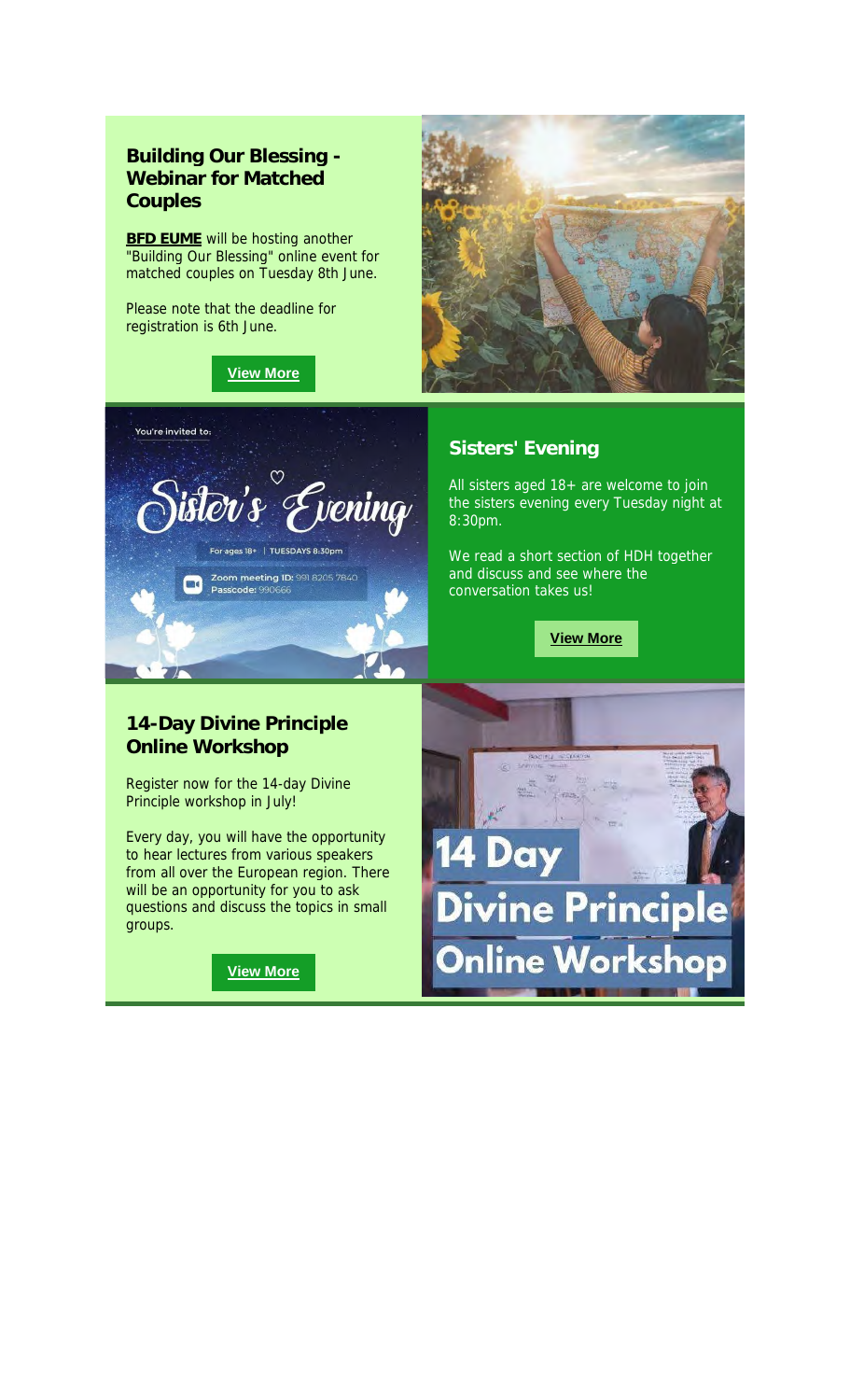

# **DONE 021 Development of New Environments**

Registration is now open for DONE 021, starting in September 2021!

Please note that DONE 021 is limited to 28 participants, so it is advisable to fully complete the application as early as possible.

**View More**

## **Read the Introduction to 'Loving, Living Words'**

"Our True Father has been called 'a kind genius' for his endless efforts to speak about, and to love and serve in order to encourage humankind how to live with true love. I believe it is our task as their children to create this principled way of life in our families, and encourage a true way of life in those around us.

#### **Read More**



# **Read the** introduction!

Order physical copies by contacting your local pastor.



#### **Register Your Details Now and Prevent Acute FOMO**

In order for the UK communications team to ensure that we have accurate and upto-date information for all of our British community, we hope that you can take a few moments to **update your contact details and communication preferences** on our website.

**View More**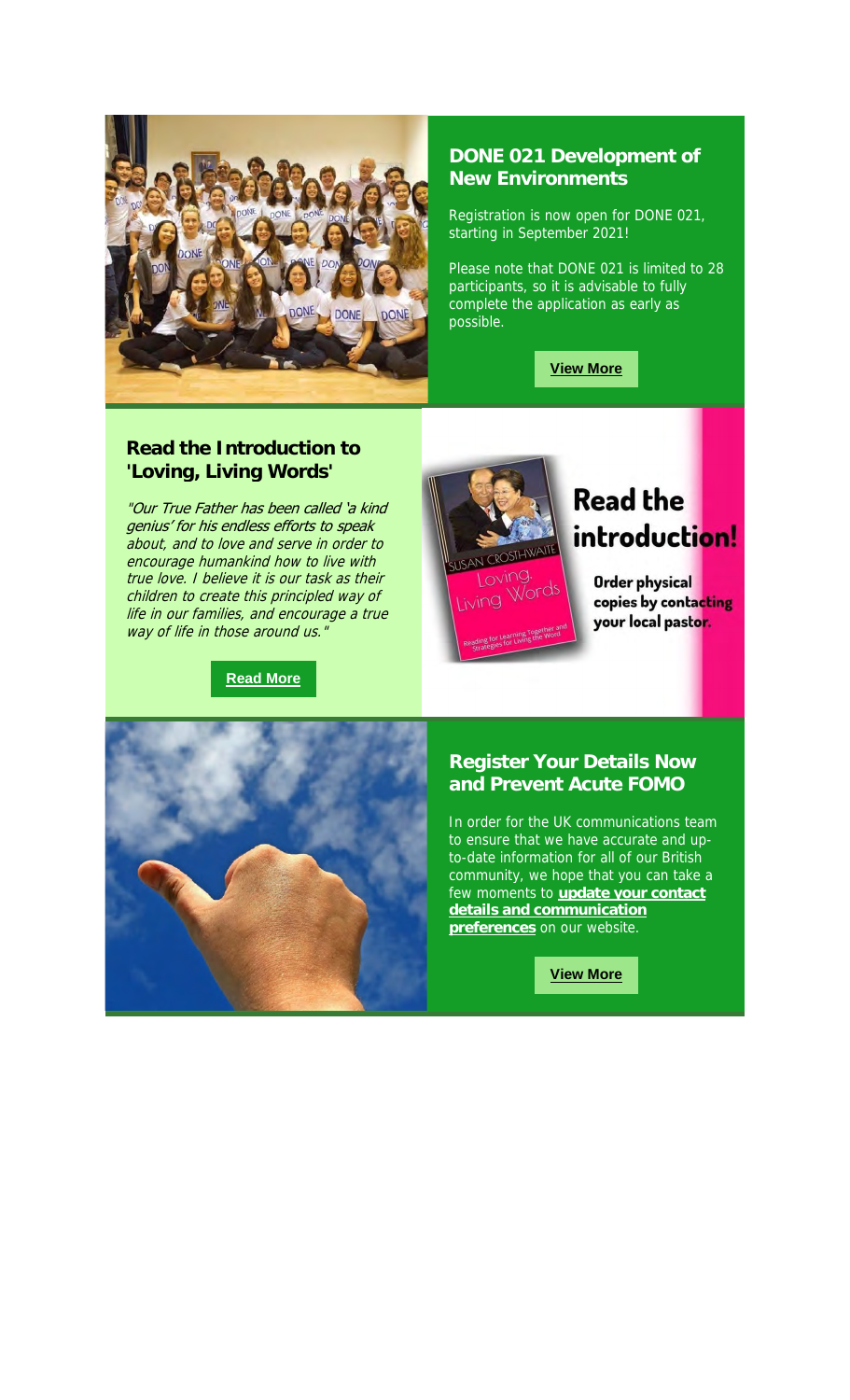# **FEATURED BOOK: 'As A Peace-Loving Global Citizen'**

Part 7 Chapter 1 - read by Henry Masters:

**"Global Harmony Starts on the Korean Peninsula"**

The audiobook is now available for streaming through Spotify, Apple Podcasts and Google Podcasts, as read by the late Henry Masters.

**Listen Now**



# **AFFILIATED ORGANISATIONS**



# **WFWP: Leadership of the Heart Seminar**

**WFWP UK** invites you to an interactive educational programme. The three-part series will focus on personal leadership, and how the way we think and act as individuals can have a positive impact on creating peace in the world.

**View More**

# \*NEW\* Blessed Family Department Publication: Loving, Living Words by Susan Crosthwaite

# **| Upcoming Events |**

Please click on the title of the event(s) that you are interested in for further details:

**Community Worship Service**s Sunday 30th May

# **WEEKLY**

**Monday Morning Prayer** Every Monday at 10am

**Early Morning Devotion via Zoom** Every Saturday from 5am–6.30am

# **MAY**

**Make the Most of Marriage: Monthly Online Meeting for Couples** Thursday 27th May

**Online HARP Service** Saturday 29th May